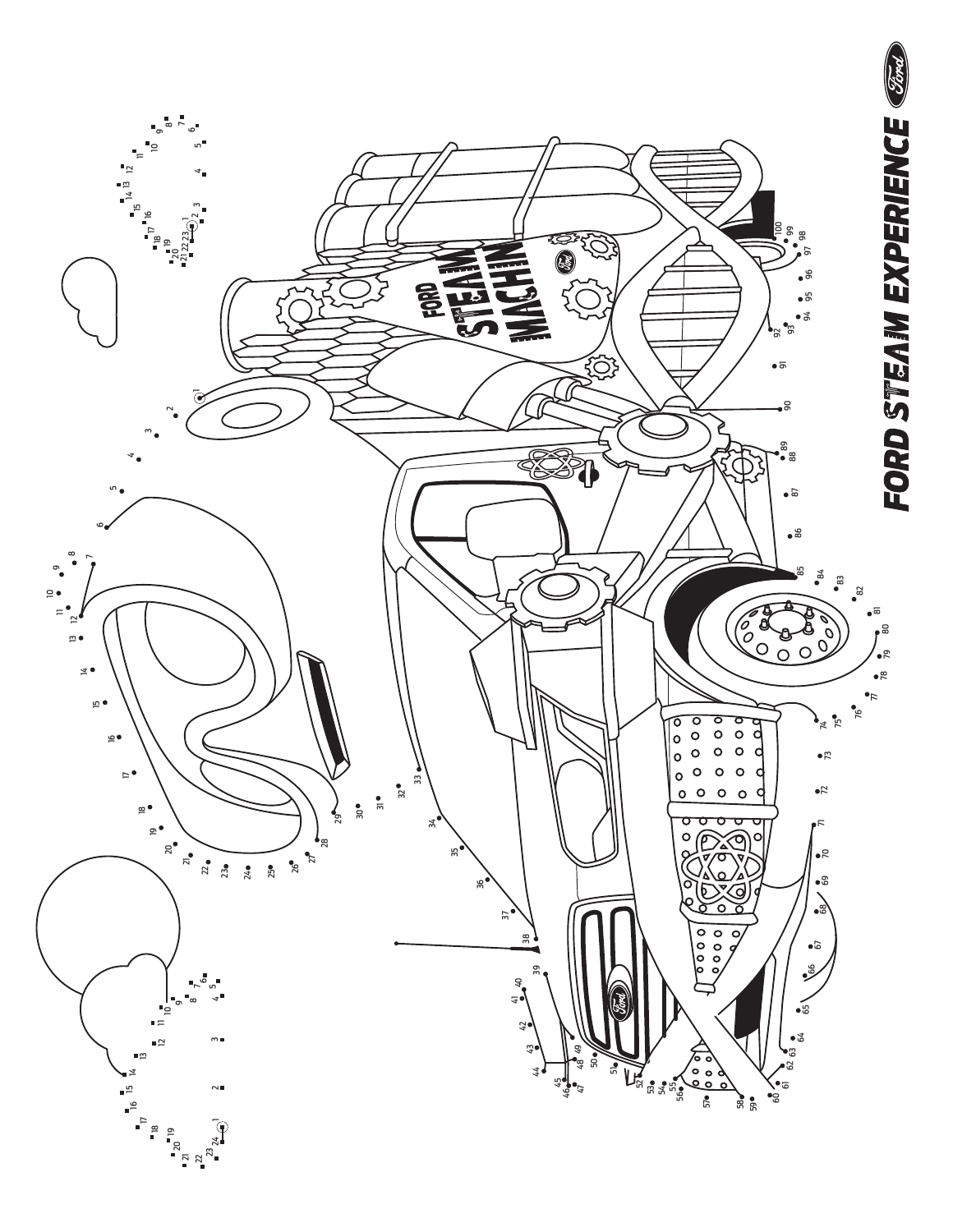

## *STEAM WORD SEARCH*

I H G D Q K C Q K G E P B M E N. G N - C  $\mathsf{C}$  $\mathsf{C}$  $\mathsf{R}$ A R N O J. U  $\mathsf{l}$ Y Q U ı  $\overline{O}$  $\mathbf{L}$  $\Omega$  $\mathsf{A}$ ı Μ Τ E F F F L. н L O  $\Omega$ ı  $\Omega$ R. M  $\mathbf{U}$ Α N R N L Z H R E F R Τ X. K H D K G G Н G C N F L N  $\subset$ L P K Τ Τ P G D B Τ Е Τ O G - A Δ V N B  $\top$ Е R H  $\Delta$ M М D G  $\Omega$  $\mathsf{A}$ Τ Y J.  $\Gamma$  $\mathbf{L}$ Τ L. L A B W  $\Omega$  $\Omega$ N. R C D C B N G E Y Y Y.  $\Omega$ M N G  $\mathbf{I}$ R D  $\Omega$ D  $\mathsf{l}$ Z М Е  $\Gamma$  $\Gamma$ D M  $S$  $S$ F  $S$ E P G <sub>B</sub>  $\mathsf{\Gamma}$ U F L  $\Omega$ G G B н Т  $\mathsf{S}$ K. A S X. G Н G Y K F W M R Y U L N N E R D  $\mathsf{S}$ 7 P Т A K U O  $\mathsf{S}$ н М M  $\Omega$ A Δ  $\Omega$  $\overline{\phantom{a}}$ E E G  $\mathsf{C}$ B E U  $\overline{\phantom{a}}$ N X O  $\Gamma$ N М K E  $\mathsf{S}$ Y Τ  $\overline{Z}$ R P  $\mathsf{A}$ K.  $\Omega$  $\mathbf{I}$ Y E Τ G D D M O  $\overline{O}$  $\mathsf{S}$  $\mathbf{I}$ R П  $\overline{\phantom{a}}$ F K н н R C G X т G M Y U Y B  $\mathbf{I}$ D G Z W L  $\Delta$ M E H. R R D W Τ <sup>N</sup> Y  $\mathsf{S}$ R Q  $\top$ F B N. M н Τ L G н F U A N B C E K. P  $\Omega$ D D E.  $\Omega$ E ı C K. K Т P U M N  $\mathbf{L}$ E  $\mathsf{S}$ R F N N.  $\mathsf{C}$ D D  $\Omega$ F  $\Delta$ K V ı Y Y Q G  $S$ K. Е Q B P R Τ  $\top$  $\mathbf{L}$ N R н L M U  $\mathbf{I}$ E  $\mathsf{U}$ O W X N  $\mathsf{X}$ FGE E.  $\mathsf{C}$ H L  $\top$ R C  $\overline{O}$ -E COLLABORATE TECHNOLOGY HEADLIGHT ELECTRIC **SOLUTION** ALGEBRA KINETIC EXPLORE **BIOLOGY** BATTERY PHYSICS CAREER FORMULA ENGINE TOOLS LEARN BUILD COLOR WHEEL MATHDESIGN PAINT FUN  $\overline{O}O$  $\triangleright$ 

**FORD STEAM EXPERIENCE**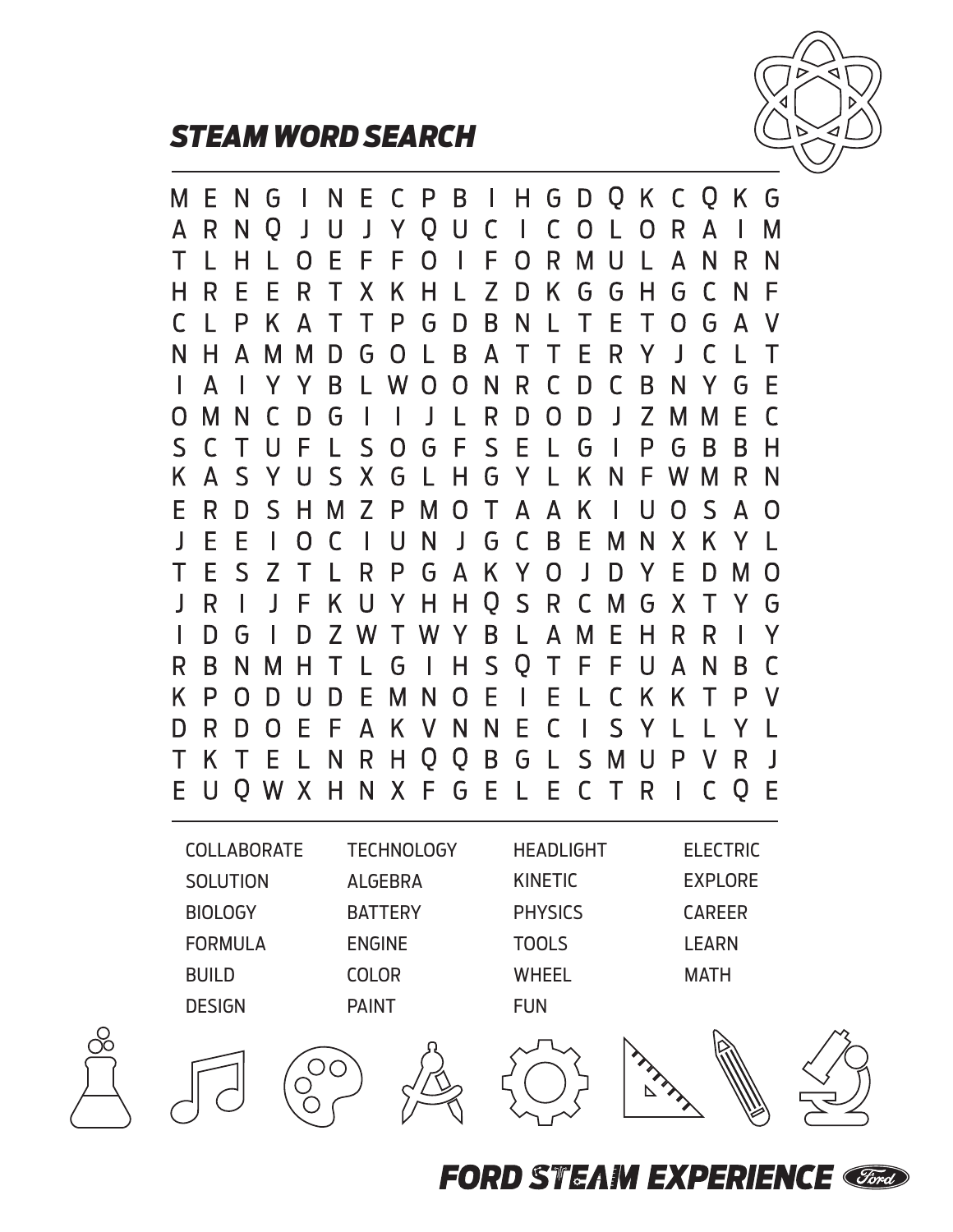

**FORD STEAM EXPERIENCE CEnter** 

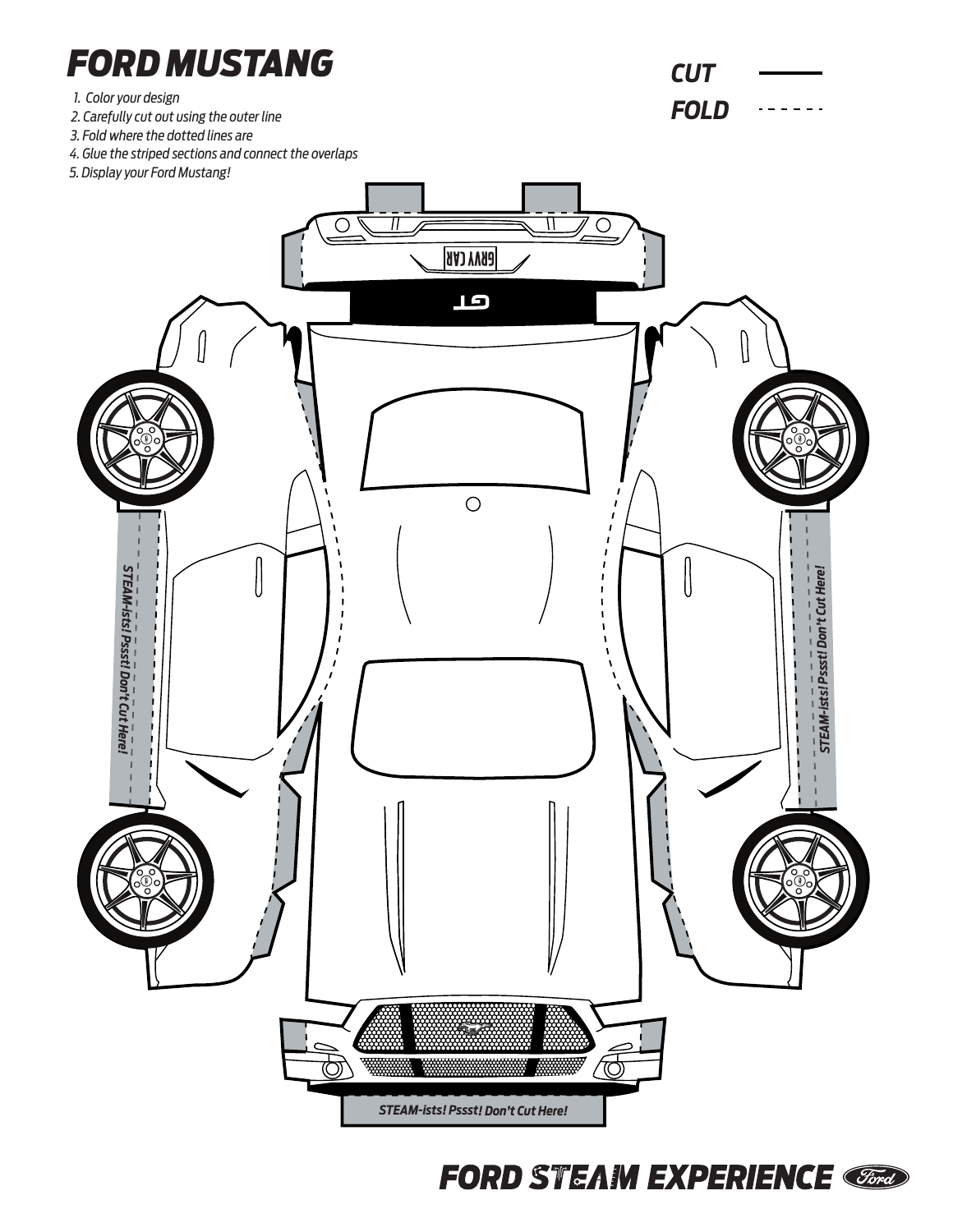

## *STEAM WORD SCRAMBLE*

*Can you unscramble the letters to find the correct words?*

**NEHCLGOTOY ERXLOPE 2 NULOSNOTI URFMALO NAPIT DIBLU YNEGRE TTBARYE SPSIHCY CEINTIK SHGLIHADET NDGSIE 12 CYILERICTET WSELEH 14 TIRCUIC 15 1 3 4 5 6 7 8 9 10 11 13**

**FORD STEAM EXPERIENCE**